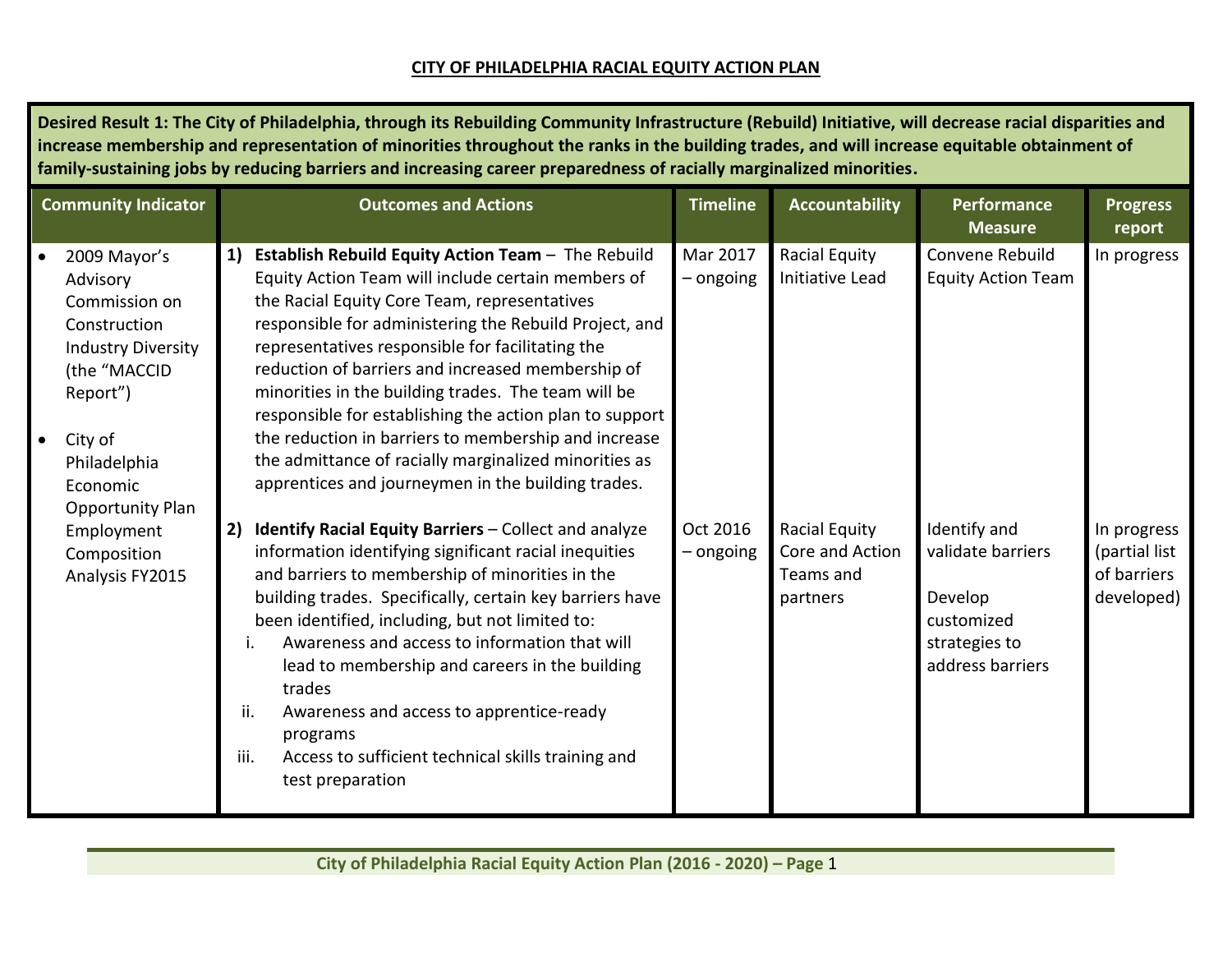| <b>Community Indicator</b> | <b>Outcomes and Actions</b>                                                                                                                                                                                                                                                                                                                                                                                                                                                                                                                                                                                                                                                                                                                                                                                                                                                                                                                                                                                                                                                                                                                                                                                                                                                                                                                              | <b>Timeline</b>             | <b>Accountability</b>                                      | Performance<br><b>Measure</b>                                                                                                                                                                                          | <b>Progress</b><br>report |
|----------------------------|----------------------------------------------------------------------------------------------------------------------------------------------------------------------------------------------------------------------------------------------------------------------------------------------------------------------------------------------------------------------------------------------------------------------------------------------------------------------------------------------------------------------------------------------------------------------------------------------------------------------------------------------------------------------------------------------------------------------------------------------------------------------------------------------------------------------------------------------------------------------------------------------------------------------------------------------------------------------------------------------------------------------------------------------------------------------------------------------------------------------------------------------------------------------------------------------------------------------------------------------------------------------------------------------------------------------------------------------------------|-----------------------------|------------------------------------------------------------|------------------------------------------------------------------------------------------------------------------------------------------------------------------------------------------------------------------------|---------------------------|
|                            | Difficulty meeting baseline requirements (e.g.,<br>iv.<br>drug test, driver's license, etc.)<br>Access to sufficient soft-skills training, interview<br>v.<br>preparation, and case management supports<br>Limited social/business networks, i.e. sponsorship<br>vi.<br>opportunities<br>Other obstacles to full participation in the trades,<br>vii.<br>including those at entry, training, advancement or<br>retention<br>3) Develop Equity Actions to Reduce the Barriers to<br>Membership of Minorities in the Building Trades - The<br>focus will be on instituting equity action policies and<br>practices that either directly or indirectly address and<br>reduce or remove barriers to workforce equity. A racial<br>equity lens will be utilized to identify and correct any<br>unintended negative consequences of equity actions on<br>minority candidates. Strategic equity actions to reduce<br>or remove barriers and facilitate membership, in the<br>short-term and long-term time frame, will include, but<br>are not limited to:<br>Apprentice-Ready Program - An apprentice-<br>i.<br>ready program that will provide technical skills<br>training and test preparation offered by the<br>building trades and soft-skills training and case<br>management offered by a third-party service<br>provider in partnership with the City. | Aug 2017<br>$-$ Dec<br>2017 | <b>Racial Equity</b><br><b>Action Team and</b><br>partners | Establish<br><b>Apprentice Ready</b><br>Program<br># of candidates<br>$\bullet$<br>enrolled<br># of candidates<br>$\bullet$<br>graduated<br># of candidates<br>$\bullet$<br>who secure a<br>family<br>sustainable job. |                           |
|                            |                                                                                                                                                                                                                                                                                                                                                                                                                                                                                                                                                                                                                                                                                                                                                                                                                                                                                                                                                                                                                                                                                                                                                                                                                                                                                                                                                          |                             |                                                            |                                                                                                                                                                                                                        |                           |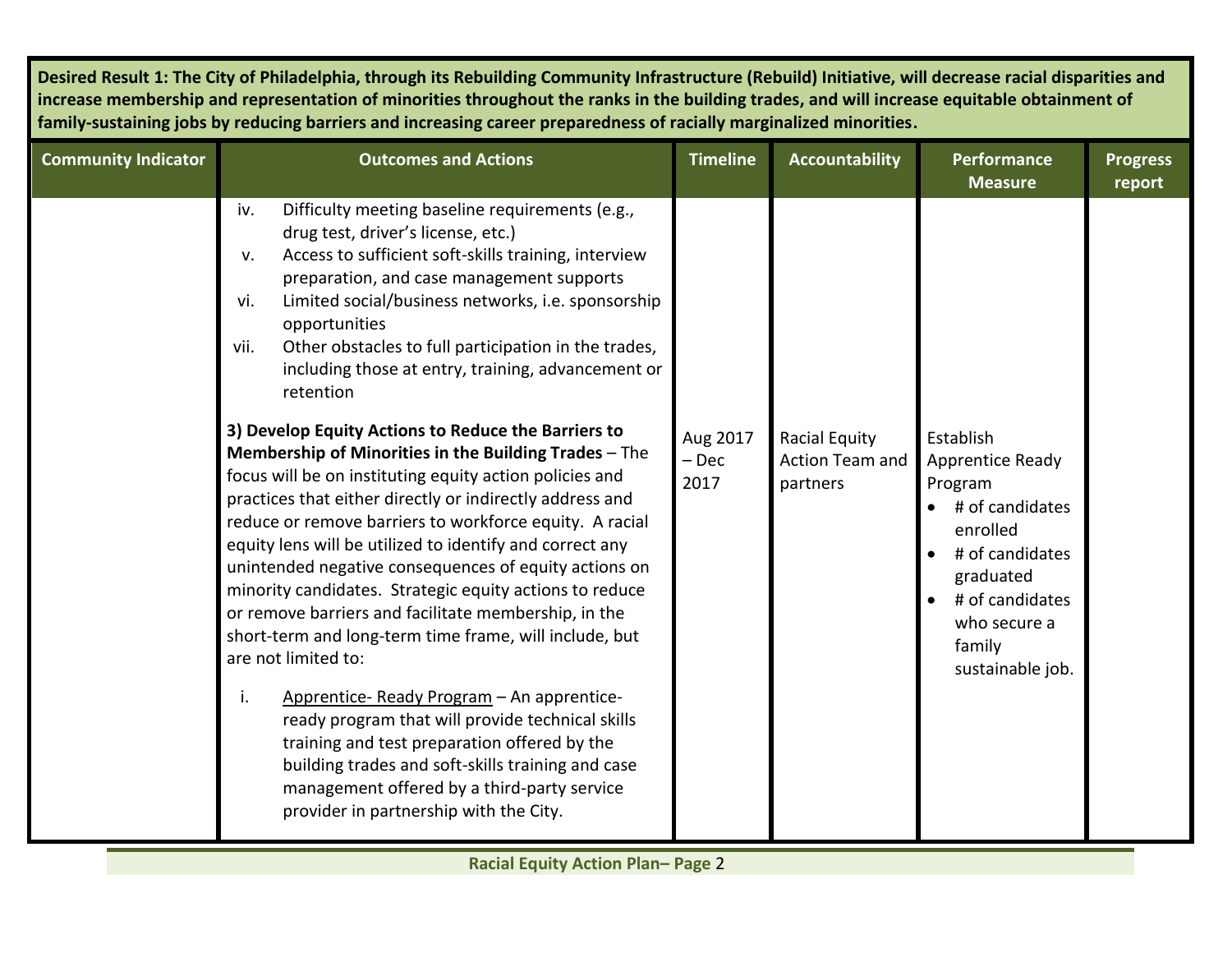| <b>Community Indicator</b> | <b>Outcomes and Actions</b>                                                                                                                                                                                                                                                                                                                                                                                                                                                                                                                                                                                  | <b>Timeline</b> | <b>Accountability</b>                 | <b>Performance</b><br><b>Measure</b>           | <b>Progress</b><br>report |
|----------------------------|--------------------------------------------------------------------------------------------------------------------------------------------------------------------------------------------------------------------------------------------------------------------------------------------------------------------------------------------------------------------------------------------------------------------------------------------------------------------------------------------------------------------------------------------------------------------------------------------------------------|-----------------|---------------------------------------|------------------------------------------------|---------------------------|
|                            | a. Equitable Community Awareness and<br>Recruitment Efforts - Strategic objectives<br>will include developing equitable outreach<br>and recruitment efforts to identify and<br>recruit minority candidates for the<br>apprentice-ready program or to obtain<br>immediate employment. Objectives<br>include, but are not limited to:<br>Developing a targeted marketing plan<br>utilizing both traditional and creative<br>avenues.<br>Conducting targeted workforce and<br>$\bullet$<br>community outreach events.<br>Partnering with Councilmembers,<br>strategic organizations, and other<br>stakeholders. |                 |                                       |                                                |                           |
|                            | ii.<br>Memorandum of Understanding (MOU) with the<br><b>Building Trades - Negotiate an MOU with the</b><br>building trades to set specific diversity goals and<br>formalize the role that the trades will play in<br>efforts to diversify its membership.                                                                                                                                                                                                                                                                                                                                                    |                 | City of<br>Philadelphia<br>Leadership | Execute MOU                                    |                           |
|                            | iii.<br>Bridge/Gap Employment - Apprentice-ready<br>candidates will be offered paid job opportunities<br>to work on Rebuild sites until an apprentice<br>position is available in a building trade.                                                                                                                                                                                                                                                                                                                                                                                                          |                 |                                       | Establish and/or<br>identify<br>mechanisms and |                           |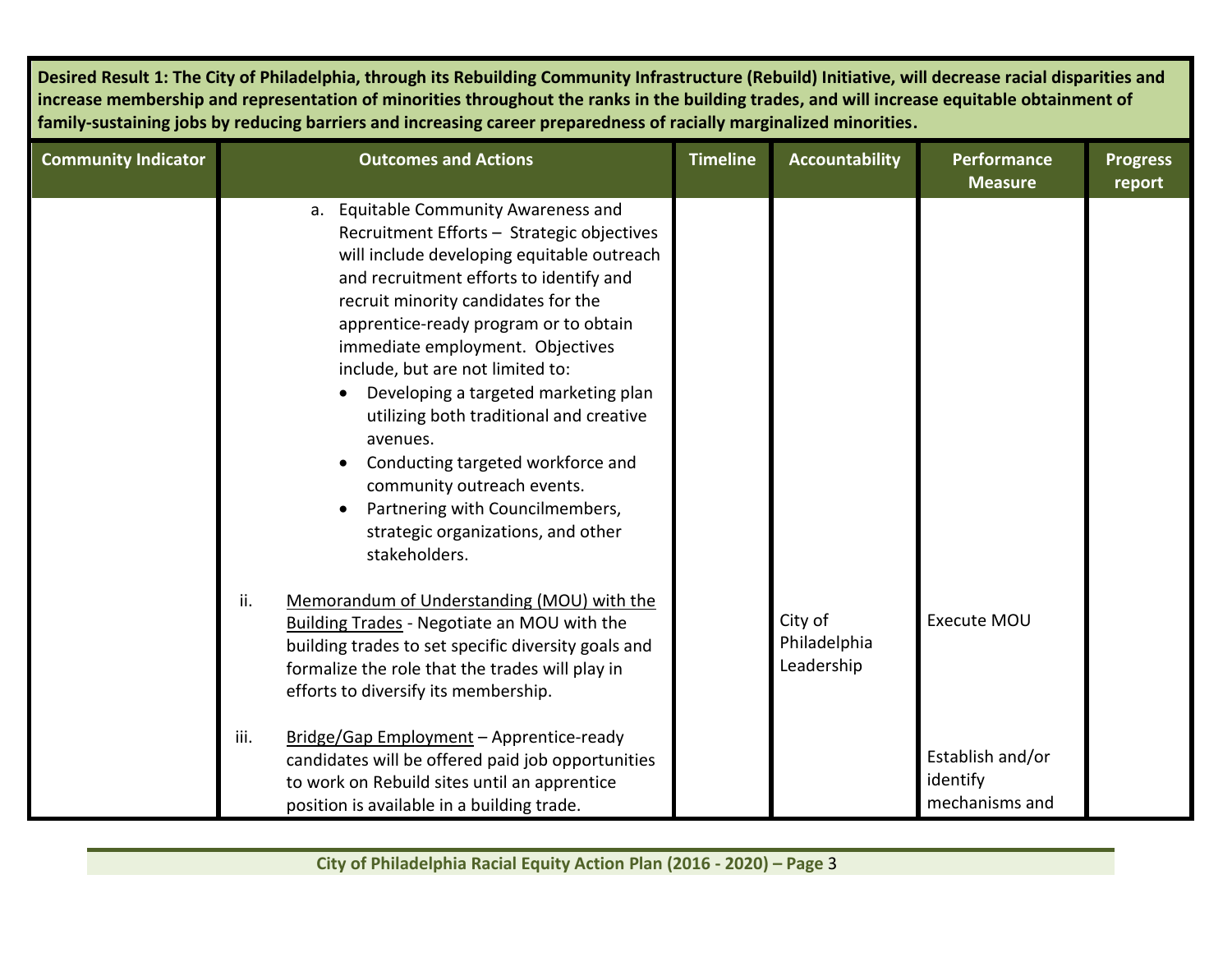| <b>Community Indicator</b> | <b>Outcomes and Actions</b>                                                                                                                                                                                                                | <b>Timeline</b>             | <b>Accountability</b>                                     | <b>Performance</b><br><b>Measure</b>                                 | <b>Progress</b><br>report |
|----------------------------|--------------------------------------------------------------------------------------------------------------------------------------------------------------------------------------------------------------------------------------------|-----------------------------|-----------------------------------------------------------|----------------------------------------------------------------------|---------------------------|
|                            | Mentoring - Match apprentice-ready candidates<br>iv.<br>with experienced mentors to help them navigate<br>the environment, understand the culture of each<br>trade and establish positive relationships with<br>other members.             |                             |                                                           | opportunities for<br>providing<br>bridge/gap<br>employment           |                           |
|                            | Collaboration with the Trades - Schedule regular<br>V.<br>meetings with trade representatives to discuss<br>shifting toward a more racially inclusive<br>membership, regularly review roles and<br>responsibilities, and achieve progress. |                             |                                                           |                                                                      |                           |
|                            | 4) Establish Governance/Oversight and Monitoring<br>Program - A comprehensive governance/oversight and<br>monitoring program will be established to report<br>progress to the employees, public and stakeholders.                          | Aug 2017<br>$-$ Dec<br>2017 | Racial Equity<br>Core and Action<br>Teams and<br>partners | Establish hands-on<br>oversight<br>committee and<br>define roles and |                           |
|                            | 5) Take Best Practices Learned through Rebuild related<br>to Workforce Equity and Apply them to City-Wide<br><b>Policies and Procedures</b>                                                                                                | $2018 -$<br>ongoing         | City of<br>Philadelphia<br>Leadership                     | responsibilities of<br>members<br>Identify and recruit               |                           |
|                            | Monitor policies developed in relation to Rebuild,<br>i.<br>and consider incorporating effective policies into<br>city-wide operations relating to workforce.                                                                              |                             |                                                           | appropriate<br>members for the<br>oversight<br>committee.            |                           |
|                            | Provide lessons learned to private developers in<br>ii.<br>an effort to positively impact their processes.                                                                                                                                 |                             |                                                           | Define two-way<br>reporting<br>mechanism for                         |                           |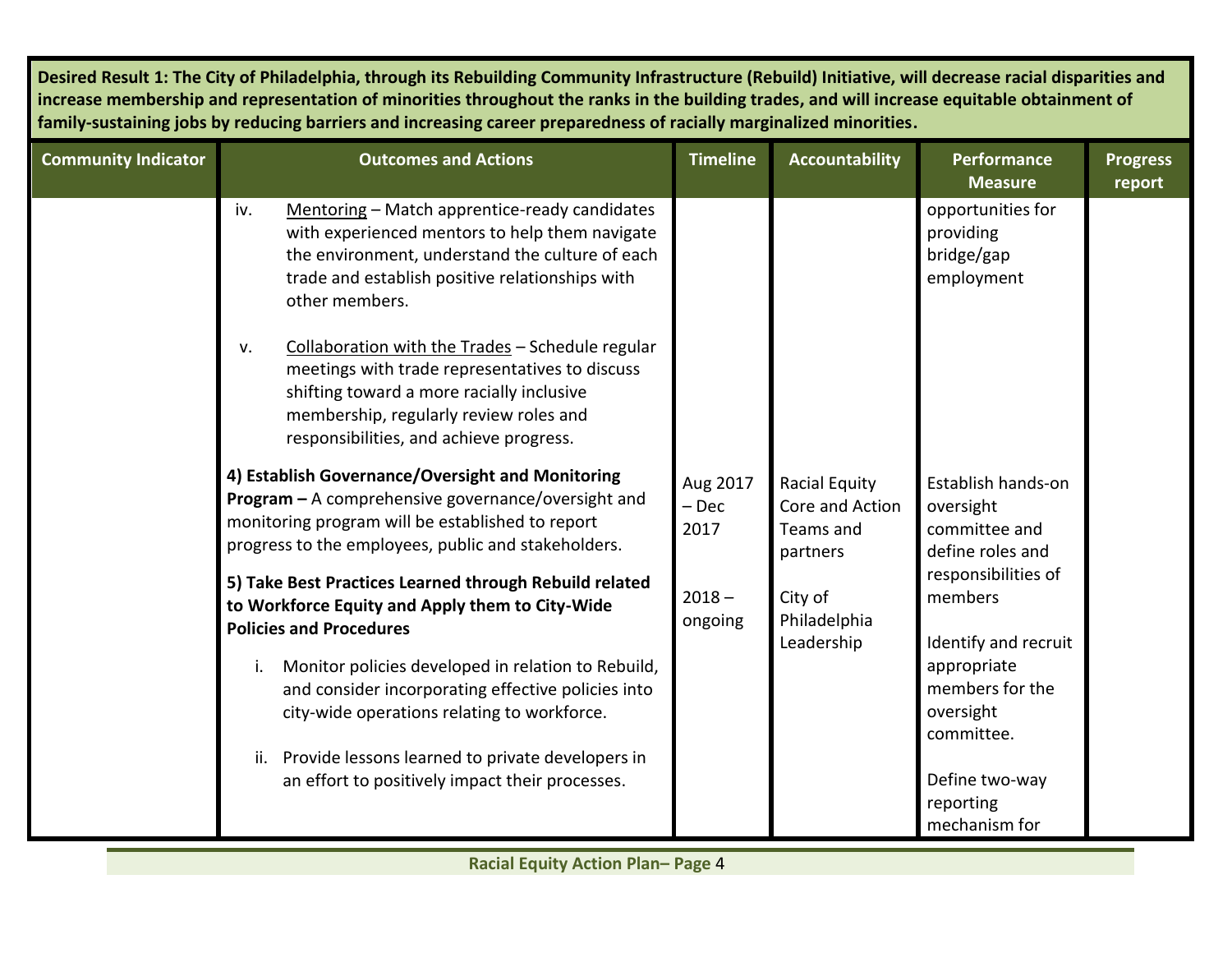| <b>Community Indicator</b> | <b>Outcomes and Actions</b> | <b>Timeline</b> | Accountability | Performance<br><b>Measure</b>                        | <b>Progress</b><br>report |
|----------------------------|-----------------------------|-----------------|----------------|------------------------------------------------------|---------------------------|
|                            |                             |                 |                | oversight<br>committee                               |                           |
|                            |                             |                 |                | Best practices are<br>adopted by city<br>departments |                           |

| Desired Result 2: The City of Philadelphia, through its City as Model Employer Strategy, will decrease institutional racism and barriers and increase<br>employment opportunity for youth of color by providing career pathways to permanent Civil Service employment. |                                                                                                                                                                                                                                                                                                                                           |                 |                                                       |                                                                                                                           |                               |  |  |  |
|------------------------------------------------------------------------------------------------------------------------------------------------------------------------------------------------------------------------------------------------------------------------|-------------------------------------------------------------------------------------------------------------------------------------------------------------------------------------------------------------------------------------------------------------------------------------------------------------------------------------------|-----------------|-------------------------------------------------------|---------------------------------------------------------------------------------------------------------------------------|-------------------------------|--|--|--|
| <b>Community Indicator</b>                                                                                                                                                                                                                                             | <b>Outcomes and Actions</b>                                                                                                                                                                                                                                                                                                               | <b>Timeline</b> | <b>Accountability</b>                                 | <b>Performance</b><br><b>Measure</b>                                                                                      | <b>Progress</b><br>report     |  |  |  |
| 200 temporary<br>staff are<br>connected to<br>permanent civil<br>service positions<br>or jobs with<br>employer partners                                                                                                                                                | 1) Pilot City as Model Employer (CME) Strategy within<br>Philadelphia Parks and Recreation (PPR)- The CME<br>strategy is a collaborative effort of the Managing<br>Directors Office and Commerce Department designed to<br>connect opportunity youth, returning citizens, and adults<br>lacking workforce skills to permanent employment. | 2020            | Philadelphia<br>Workforce<br>Development<br>Committee | Minimum of 7<br>agencies fully<br>implement CME<br>City plan to create<br>policies/procedures<br>to prevent<br>employment | In progress<br>Preparing      |  |  |  |
| 100 opportunity<br>youth in the City<br>are connected to a<br>career pathway at<br>the City                                                                                                                                                                            | Seven departments will pilot this initiative, however PPR<br>has been charged with the practical development and<br>launch of CME through its workforce system the "Career"<br>Advancement Project."                                                                                                                                      | 2020            | Parks and<br>Recreation                               | barriers for<br>opportunity youth                                                                                         | for June 5,<br>2017<br>launch |  |  |  |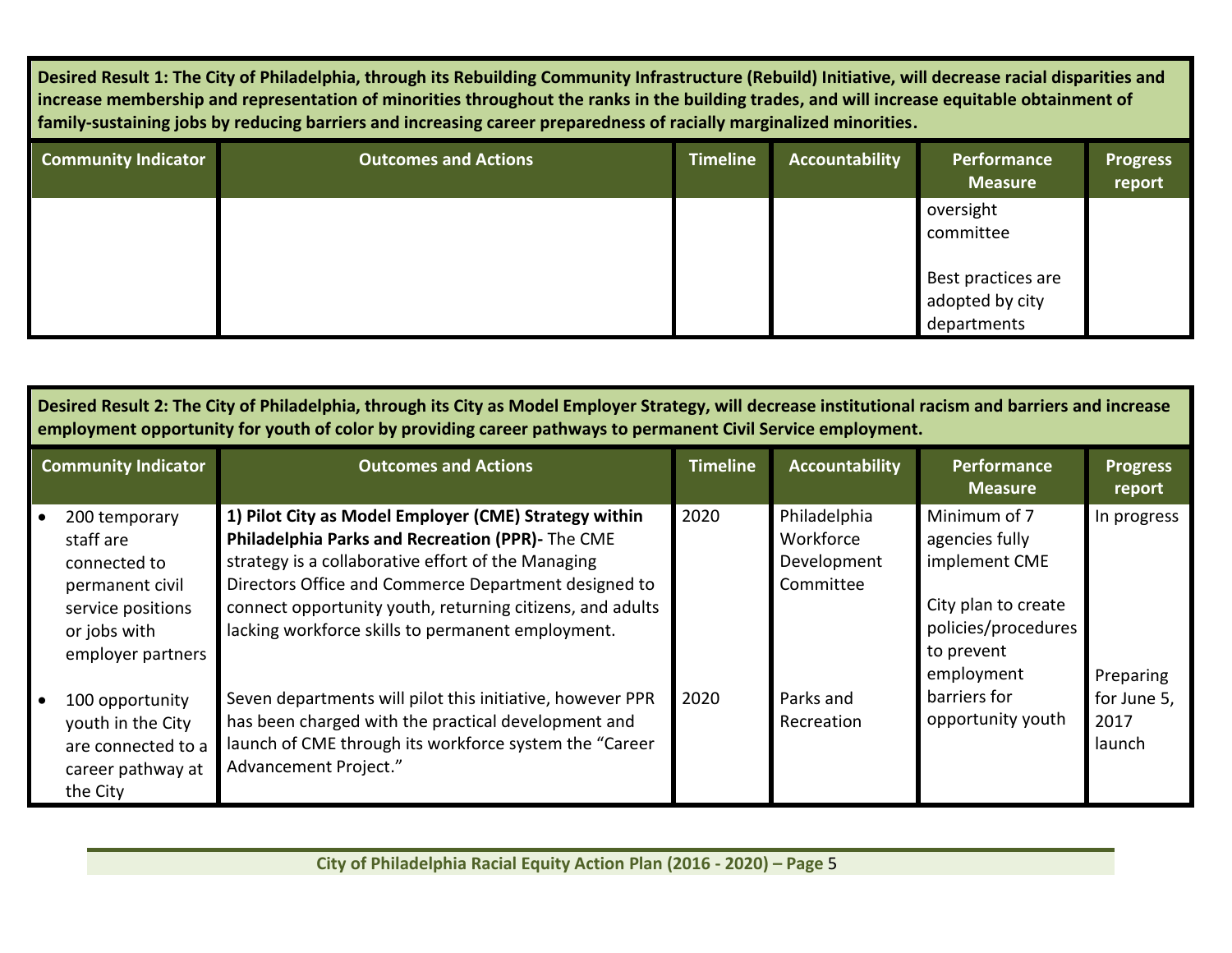**Desired Result 2: The City of Philadelphia, through its City as Model Employer Strategy, will decrease institutional racism and barriers and increase employment opportunity for youth of color by providing career pathways to permanent Civil Service employment.** 

| <b>Community Indicator</b>                                                             | <b>Outcomes and Actions</b>                                                                                                                                                                                                                                                                                                                                                                                                                                                                                                                                                                                                               | <b>Timeline</b>     | <b>Accountability</b>                                              | <b>Performance</b><br><b>Measure</b>                                                                                                                                                                                          | <b>Progress</b><br>report                                                    |
|----------------------------------------------------------------------------------------|-------------------------------------------------------------------------------------------------------------------------------------------------------------------------------------------------------------------------------------------------------------------------------------------------------------------------------------------------------------------------------------------------------------------------------------------------------------------------------------------------------------------------------------------------------------------------------------------------------------------------------------------|---------------------|--------------------------------------------------------------------|-------------------------------------------------------------------------------------------------------------------------------------------------------------------------------------------------------------------------------|------------------------------------------------------------------------------|
| 20-30 opportunity<br>youth are<br>connected to<br>permanent civil<br>service positions | PPR's (CME) pilot will focus on establishing a 24-month<br>temporary "community apprentice" experience designed<br>for workers to develop the skills and experience needed<br>to obtain an entry level civil service position within the<br>department. The community apprentice position<br>includes nine (9) operational steps for participating<br>departments.                                                                                                                                                                                                                                                                        | $2017 -$<br>ongoing | Managing<br><b>Directors Office</b><br>and Parks and<br>Recreation | New community<br>apprentice position<br>approved by Civil<br><b>Service Commission</b><br>and unions<br>20 opportunity<br>youth in PPR are                                                                                    | Preparing<br>for June 5,<br>2017<br>launch                                   |
|                                                                                        | 2) Apply the racial equity tool to the nine (9)<br>operational steps that PPR will use to connect<br>opportunity youth to civil service employment- use the<br>racial equity tool to determine the institutional barriers<br>preventing connections to permanent employment:                                                                                                                                                                                                                                                                                                                                                              | $2017 -$<br>ongoing | Parks and<br>Recreation                                            | connected to a<br>career pathway<br><b>Civil Service</b><br>reforms proposed                                                                                                                                                  | In Progress                                                                  |
|                                                                                        | Establish a Civil Service Equity Team including<br>$\bullet$<br>representatives from Managing Director's Office,<br>Mayor's Office of Human Resources, Mayor's<br>Office of Administration, Parks and Recreation<br>Administrative Team, and from community-based<br>youth development organizations. The team will<br>review barriers concerning:<br>Civil service specifications;<br>➤<br>Civil service eligibility requirements<br>(education & experience);<br><b>Criminal Background Checks;</b><br>Sustainable wages and increases;<br>Sustained and leveraged revenue to fill<br>vacancies and positions within the<br>department; | $2017 -$<br>ongoing | Parks and<br>Recreation                                            | to Office of Human<br>Resources<br>Data analysis of<br>barriers to<br>employment<br>Four-day event<br>planned and<br>completed<br>Increased # of<br>opportunity youth<br>connected to<br>permanent civil<br>service positions | Some work<br>underway<br>via City's<br>Workforce<br>Developme<br>nt Strategy |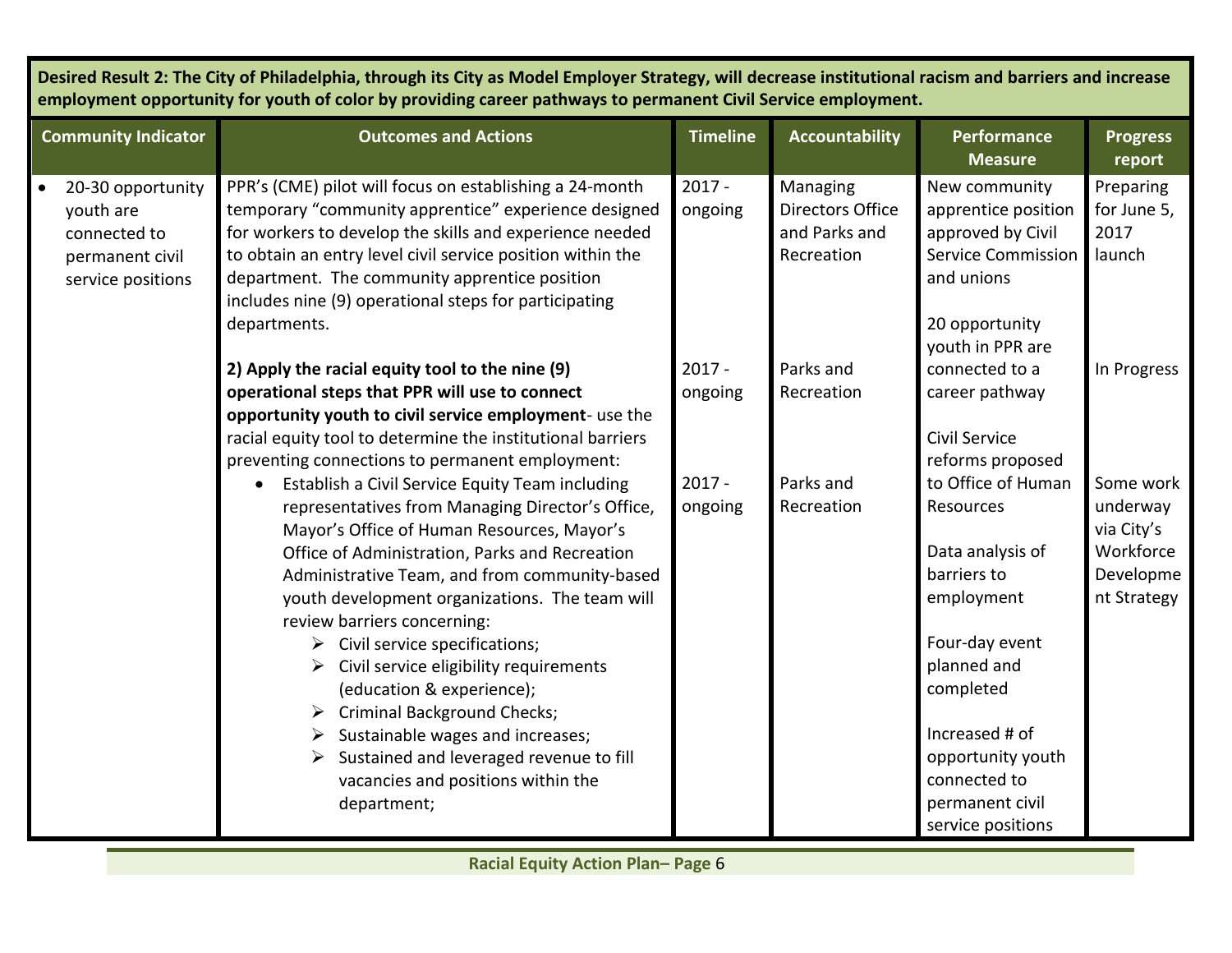| Desired Result 2: The City of Philadelphia, through its City as Model Employer Strategy, will decrease institutional racism and barriers and increase<br>employment opportunity for youth of color by providing career pathways to permanent Civil Service employment. |                                                                                                                                                                                                                                      |                     |                         |                                                                                       |                           |  |
|------------------------------------------------------------------------------------------------------------------------------------------------------------------------------------------------------------------------------------------------------------------------|--------------------------------------------------------------------------------------------------------------------------------------------------------------------------------------------------------------------------------------|---------------------|-------------------------|---------------------------------------------------------------------------------------|---------------------------|--|
| <b>Community Indicator</b>                                                                                                                                                                                                                                             | <b>Outcomes and Actions</b>                                                                                                                                                                                                          | <b>Timeline</b>     | <b>Accountability</b>   | <b>Performance</b><br><b>Measure</b>                                                  | <b>Progress</b><br>report |  |
|                                                                                                                                                                                                                                                                        | $\triangleright$ Determined program costs and cost per<br>slot.<br>Develop career pathways and skills that align with<br>the community apprentice position and<br>specifications required for permanent civil service<br>employment; | $2017 -$<br>ongoing | Parks and<br>Recreation | Connection to high<br>quality nonprofit<br>providers to<br>support case<br>management |                           |  |
|                                                                                                                                                                                                                                                                        | Build departmental capacity and understanding of<br>the (CME) pilot and community apprentice<br>position within the department;                                                                                                      | $2017 -$<br>ongoing | Parks and<br>Recreation |                                                                                       |                           |  |
|                                                                                                                                                                                                                                                                        | Convene project planning meetings with<br>designated staff to ensure a quality work<br>experience for each community apprentice;                                                                                                     | $2017 -$<br>ongoing | Parks and<br>Recreation |                                                                                       |                           |  |
|                                                                                                                                                                                                                                                                        | Create a streamlined community apprentice<br>recruitment and hiring strategy;                                                                                                                                                        | $2017 -$<br>ongoing | Parks and<br>Recreation |                                                                                       |                           |  |
|                                                                                                                                                                                                                                                                        | Establish a workplace mentorship program for<br>community apprentices and recurring trainings<br>for direct staff;                                                                                                                   | $2017 -$<br>ongoing | Parks and<br>Recreation |                                                                                       |                           |  |
|                                                                                                                                                                                                                                                                        | Create an intentional on-boarding process and<br>orientation for each community apprentice;                                                                                                                                          | $2017 -$<br>ongoing | Parks and<br>Recreation |                                                                                       |                           |  |
|                                                                                                                                                                                                                                                                        | Establish at training institute to ensure ongoing<br>$\bullet$<br>professional development and career planning.                                                                                                                      | $2017 -$<br>ongoing | Parks and<br>Recreation |                                                                                       |                           |  |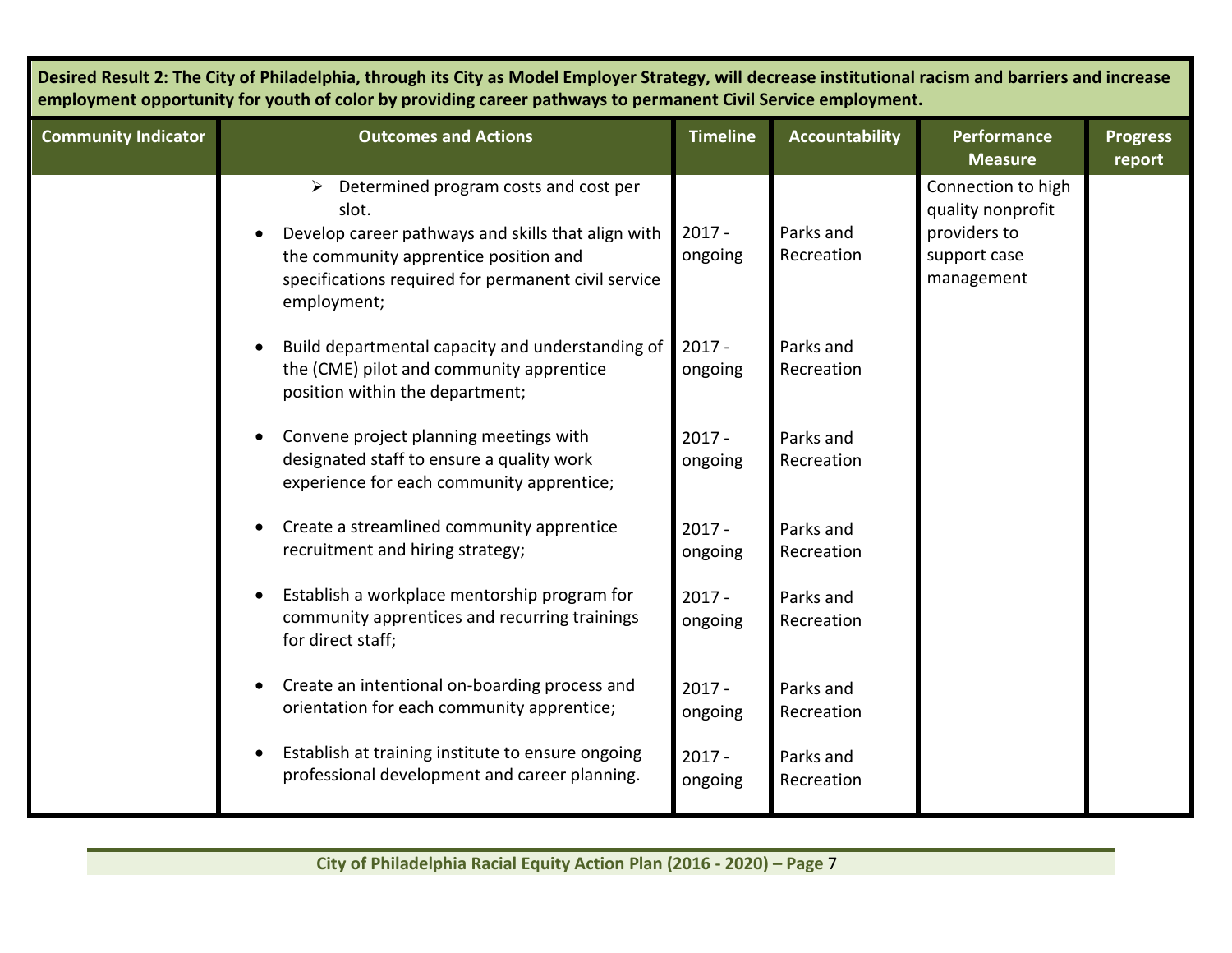**Desired Result 2: The City of Philadelphia, through its City as Model Employer Strategy, will decrease institutional racism and barriers and increase employment opportunity for youth of color by providing career pathways to permanent Civil Service employment.** 

| <b>Community Indicator</b> | <b>Outcomes and Actions</b>                                                                                                                                                                                                                                                                                                                      | <b>Timeline</b>     | <b>Accountability</b>                        | <b>Performance</b><br><b>Measure</b> | <b>Progress</b><br>report                                                  |
|----------------------------|--------------------------------------------------------------------------------------------------------------------------------------------------------------------------------------------------------------------------------------------------------------------------------------------------------------------------------------------------|---------------------|----------------------------------------------|--------------------------------------|----------------------------------------------------------------------------|
|                            | 3) Apply the racial equity tool to the three (3)<br>developmental program requirements to determine<br>existing and structural racism and or barriers<br>opportunity youth experience meeting civil service<br>eligibility requirements, community apprentice program<br>requirements, and employment.                                           | $2017 -$<br>ongoing | <b>CME Workforce</b><br><b>Planning Team</b> |                                      | Some work<br>underway<br>via City<br>Workforce<br>Developme<br>nt Strategy |
|                            | 21 <sup>st</sup> Century Skill Building, Equity, and Credentialing<br>One day of professional development<br>$\bullet$<br>Development of An Individualized Career Plan<br>Successful completion of rubric requirements for<br>Graduation<br>Civil Service Employment or Placement<br>$\bullet$                                                   | $2017 -$<br>ongoing | <b>CME Workforce</b><br><b>Planning Team</b> |                                      |                                                                            |
|                            | <b>Workplace Inclusion and Field Based Support</b><br>Four-day community apprentice experience<br>$\bullet$<br>connected to PPR career pathways:<br>$\triangleright$ Natural Resource Management<br>Youth, Health and Wellness<br>➤<br><b>Community Engagement</b><br>➤<br>Connections to a Workplace Mentor<br>Completion of a CAPSTONE Project | $2018 -$<br>ongoing | <b>CME Workforce</b><br><b>Planning Team</b> |                                      |                                                                            |
|                            | <b>Independent Living Skills and Wrap Around Support</b><br>Hiring Eligibility and Requirements<br>Case Management re: Socio-Economic Barriers<br>Transportation<br><b>Financial Literacy and Support</b>                                                                                                                                        | 2018-<br>ongoing    | <b>CME Workforce</b><br><b>Planning Team</b> |                                      |                                                                            |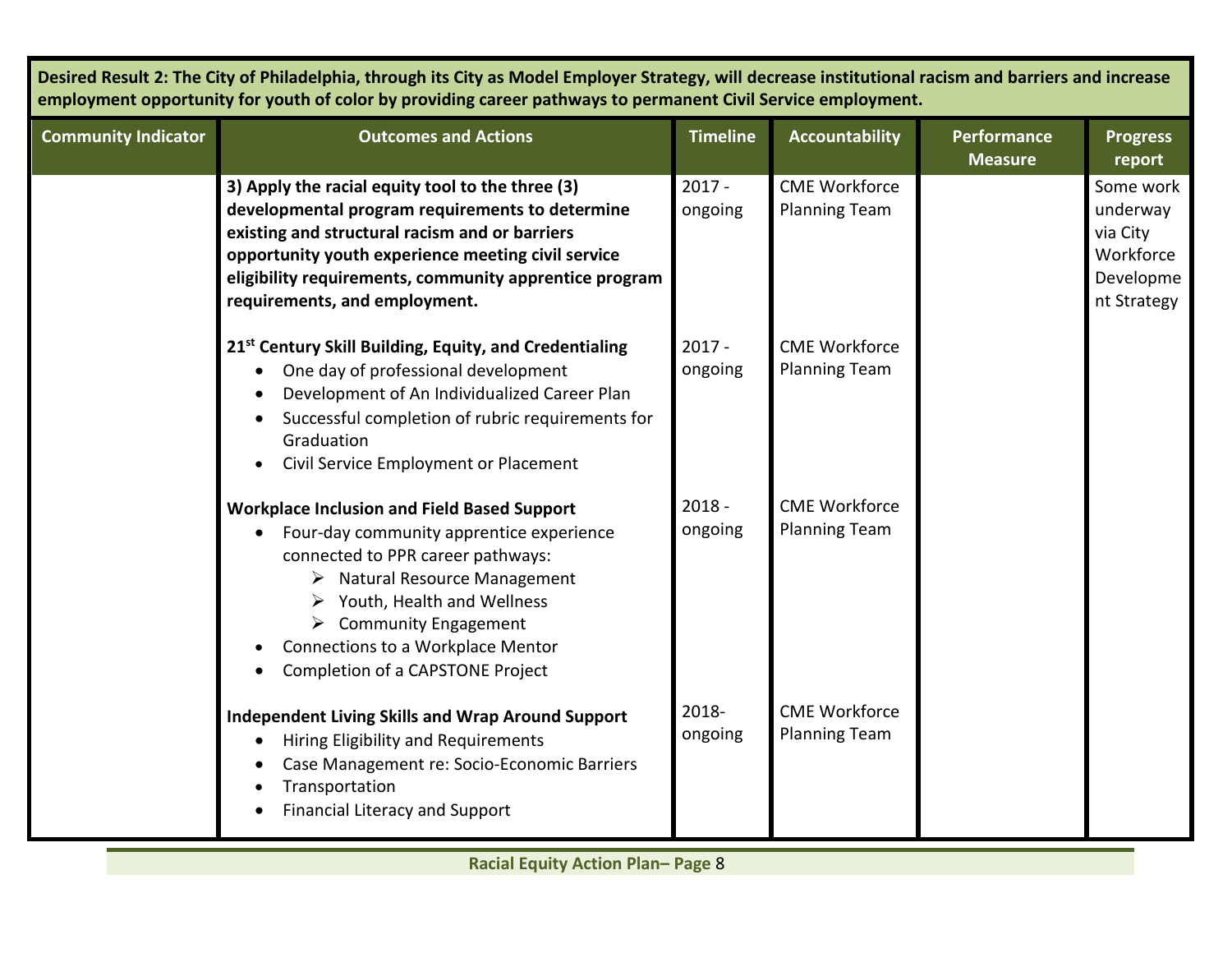**Desired Result 3A: The City of Philadelphia will improve its quality of services to communities of color, and minimize negative impact on those communities, experiencing disproportionate wait-times for responses to complaints about poor housing conditions and blight on commercial and residential buildings.** 

| <b>Community Indicator</b>                                                                                                                                                                                                 | <b>Outcomes and Actions</b>                                                                                                                                                                                                                                                                                                                                                                                                                                                                                                                                                                                                                                                                             | <b>Timeline</b>             | <b>Accountability</b>                             | <b>Performance</b><br><b>Measure</b>                      | <b>Progress</b><br>report |
|----------------------------------------------------------------------------------------------------------------------------------------------------------------------------------------------------------------------------|---------------------------------------------------------------------------------------------------------------------------------------------------------------------------------------------------------------------------------------------------------------------------------------------------------------------------------------------------------------------------------------------------------------------------------------------------------------------------------------------------------------------------------------------------------------------------------------------------------------------------------------------------------------------------------------------------------|-----------------------------|---------------------------------------------------|-----------------------------------------------------------|---------------------------|
| Decrease in<br>$\bullet$<br>duration of<br>response time to<br>building<br>maintenance calls<br>and abandoned<br>building calls for<br>citizens reporting<br>problems in<br>primarily African<br>American<br>neighborhoods | 1) L&I / 311 Service Equity Action Team - The team<br>includes representatives from the Mayor's Office of<br>Diversity & Inclusion, Dept. of Licenses & Inspections,<br>Philly 311, the Office of Performance Management and<br>other City departments with direct responsibility for<br>improving targeted service outcomes, as well as<br>representatives from community-based civic engagement<br>organizations. The team is responsible for analyzing data<br>related to equitable outcomes, setting forth strategies to<br>improve equitable service delivery, monitoring ongoing<br>performance, and coordinating work across departments.<br>2) Establish Data Baseline of Service Equity Issues | Jan 2017                    | L&I / 311 Service<br><b>Equity Action</b><br>Team | Convene L&I / 311<br>Service Equity<br><b>Action Team</b> | Complete                  |
| Community<br>members are<br>knowledgeable on<br>how to utilize 311                                                                                                                                                         | Analyze 311 data to identify significant service<br>disparities in response time based on racial<br>composition of zip code.                                                                                                                                                                                                                                                                                                                                                                                                                                                                                                                                                                            | Jan - Feb<br>2017           | L&I / 311 Service<br><b>Equity Action</b><br>Team | Report on data<br>analysis                                | Complete                  |
| resources to<br>lodge, track and<br>provide feedback<br>on City services                                                                                                                                                   | Compare 311 data with L&I data to ensure data<br>outcomes are consistent across software platforms;<br>confirm variations in response times and how ticket<br>processes are same across L&I and 311.                                                                                                                                                                                                                                                                                                                                                                                                                                                                                                    | $May -$<br><b>June 2017</b> |                                                   | Report on data<br>comparison                              | $\ln$<br>progress         |
| related to<br>neighborhood<br>complaints.                                                                                                                                                                                  | Create a process map of how inspectors handle L&I<br>$\bullet$<br>tickets; delineate typical steps for inspectors upon                                                                                                                                                                                                                                                                                                                                                                                                                                                                                                                                                                                  | $July - Sept$<br>2017       |                                                   | Development of<br>process map                             |                           |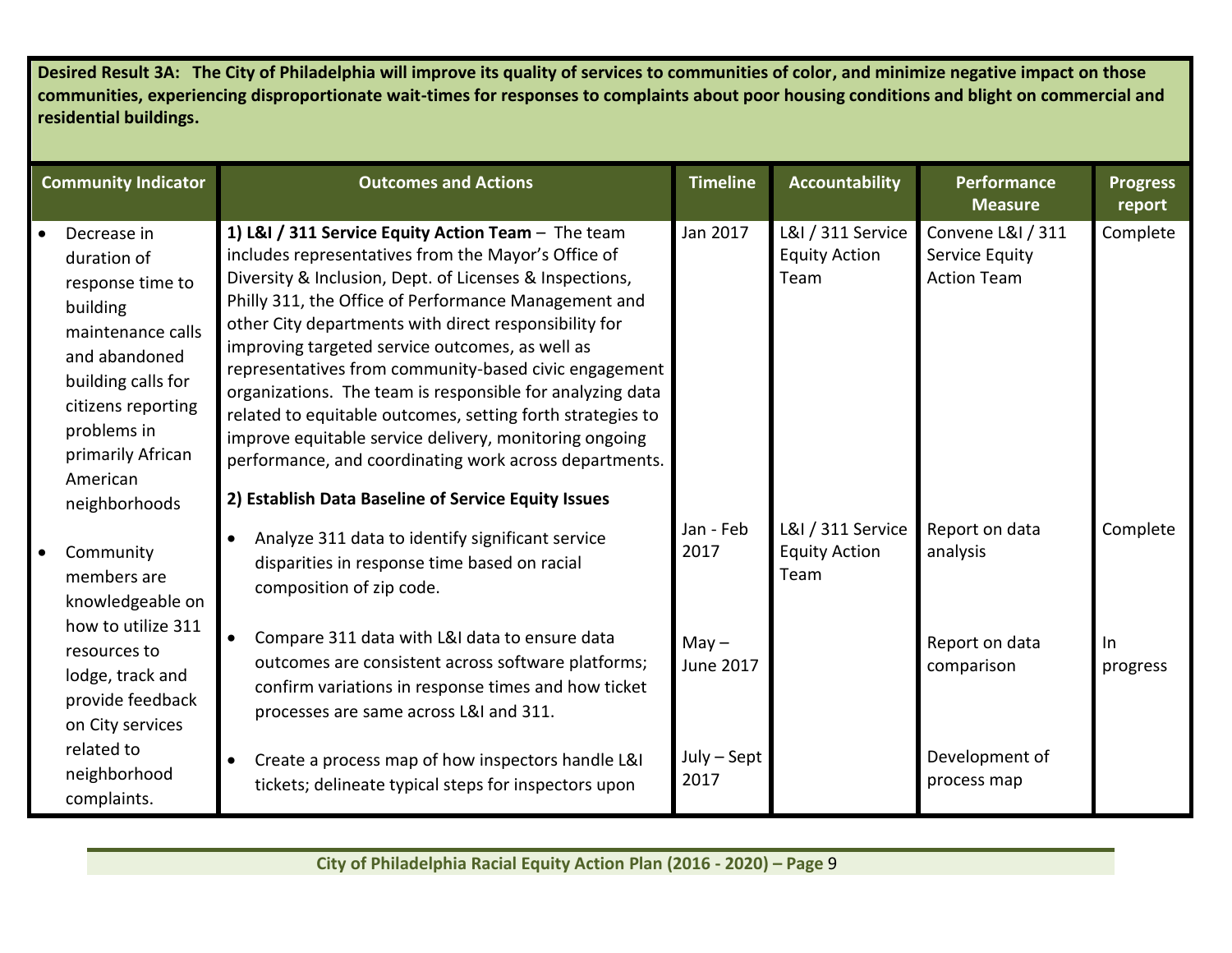**Desired Result 3A: The City of Philadelphia will improve its quality of services to communities of color, and minimize negative impact on those communities, experiencing disproportionate wait-times for responses to complaints about poor housing conditions and blight on commercial and residential buildings.** 

| <b>Community Indicator</b>                                                                                                                                                                                           | <b>Outcomes and Actions</b>                                                                                                                                                                                                                                                                                                                                                                                                                                                                                                                                                                                       | <b>Timeline</b>       | <b>Accountability</b>                                    | <b>Performance</b><br><b>Measure</b>                   | <b>Progress</b><br>report |
|----------------------------------------------------------------------------------------------------------------------------------------------------------------------------------------------------------------------|-------------------------------------------------------------------------------------------------------------------------------------------------------------------------------------------------------------------------------------------------------------------------------------------------------------------------------------------------------------------------------------------------------------------------------------------------------------------------------------------------------------------------------------------------------------------------------------------------------------------|-----------------------|----------------------------------------------------------|--------------------------------------------------------|---------------------------|
| Improved housing<br>conditions and use<br>of commercial and<br>residential<br>buildings resulting<br>from informed 311<br>utilization,<br>decreased<br>response times,<br>and improved<br>departmental<br>strategies | receipt of a building/maintenance ticket (wait-time<br>for inspector to arrive; how they handle/address<br>mistakes and duplicate tickets; how long it takes to<br>update a ticket; how detailed are the updates and<br>how long it takes to re-inspect); identify the<br>"controllable" duration steps that management can<br>impact.<br>Sample outlier tickets that exceed expected duration<br>$\bullet$<br>outcomes for a root cause (e.g., system issues,<br>equipment issues, bad landlords, variations in how<br>inspectors use the software, greater number of issues<br>in minority neighborhoods, etc.) | $Oct - Dec$<br>2017   |                                                          | Report detailing<br>reasons for outlier<br>tickets     |                           |
|                                                                                                                                                                                                                      | 3) L&I/311 Inclusive Engagement Action Team - The<br>team includes representatives from the Office of<br>Diversity & Inclusion, Licenses & Inspections, Philly 311,<br>the Office of Performance Management, the Office of<br>Civic Engagement and Volunteer Service and others with<br>the most direct interaction with the public, as well as<br>representations from community-based civic<br>engagement organizations. The team is responsible for<br>developing equitable community engagement strategies<br>with impacted neighborhoods.                                                                    | May 2017<br>- ongoing | L&I/311<br>Inclusive<br>Engagement<br><b>Action Team</b> | Convene L&1/311<br>Inclusive<br><b>Engagement Team</b> | $\ln$<br>progress         |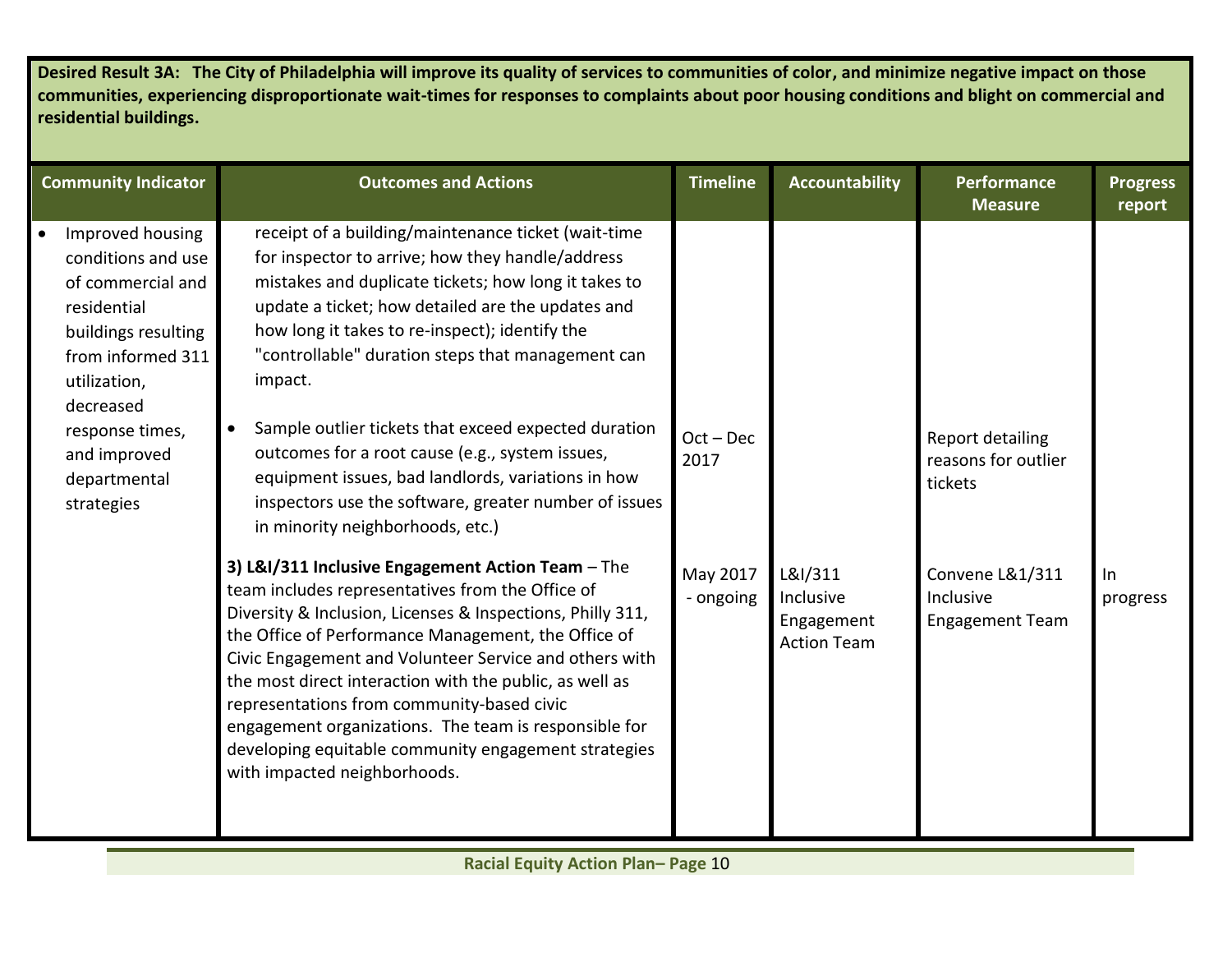| Desired Result 3A: The City of Philadelphia will improve its quality of services to communities of color, and minimize negative impact on those<br>communities, experiencing disproportionate wait-times for responses to complaints about poor housing conditions and blight on commercial and<br>residential buildings. |                                                                                                                                                                                                     |                                 |                                                   |                                                                   |                           |  |  |  |
|---------------------------------------------------------------------------------------------------------------------------------------------------------------------------------------------------------------------------------------------------------------------------------------------------------------------------|-----------------------------------------------------------------------------------------------------------------------------------------------------------------------------------------------------|---------------------------------|---------------------------------------------------|-------------------------------------------------------------------|---------------------------|--|--|--|
| <b>Community Indicator</b>                                                                                                                                                                                                                                                                                                | <b>Outcomes and Actions</b>                                                                                                                                                                         | <b>Timeline</b>                 | <b>Accountability</b>                             | <b>Performance</b><br><b>Measure</b>                              | <b>Progress</b><br>report |  |  |  |
|                                                                                                                                                                                                                                                                                                                           | Identify key internal/external community groups,<br>organizations, stakeholders in geographic regions<br>impacted by disproportionate service complaints and<br>service duration issues             | June $-$<br><b>July 2017</b>    |                                                   | Identify groups                                                   |                           |  |  |  |
|                                                                                                                                                                                                                                                                                                                           | Provide education and capacity building training to<br>$\bullet$<br>neighborhood community groups regarding<br>utilization of Philly 311 to lodge, track and provide<br>feedback on service issues. | Aug 2017<br>- ongoing           |                                                   | Trainings held<br>across key<br>neighborhood<br>groups.           |                           |  |  |  |
|                                                                                                                                                                                                                                                                                                                           | 4) Departmental Racial Equity Strategies<br>Develop appropriate process improvements for<br>$\bullet$<br>"steps" that focus on those issues that most impact<br>inequitable service outcomes        | Oct 2017<br>- ongoing           | L&I / 311 Service<br><b>Equity Action</b><br>Team | Prepare report<br>identifying process<br>improvement steps        |                           |  |  |  |
|                                                                                                                                                                                                                                                                                                                           | Utilize racial equity lens to identify any negative<br>unintended consequences of proposed strategies                                                                                               | Oct 2017<br>- ongoing           |                                                   | Utilization of racial<br>equity lens with<br>summary report       |                           |  |  |  |
|                                                                                                                                                                                                                                                                                                                           | Implement process improvements and then test for a<br>$\bullet$<br>reduction in process duration; develop reports on<br>duration outcomes post-implementation                                       | Apr 2018<br>- ongoing           |                                                   | Process<br>improvement<br>measures; duration<br>of response times |                           |  |  |  |
|                                                                                                                                                                                                                                                                                                                           | Conduct expanded racial equity staff training for key<br>$\bullet$<br>personnel in L&I / 311                                                                                                        | <b>July 2017</b><br>$-$ ongoing |                                                   | <b>Trainings</b><br>implemented                                   |                           |  |  |  |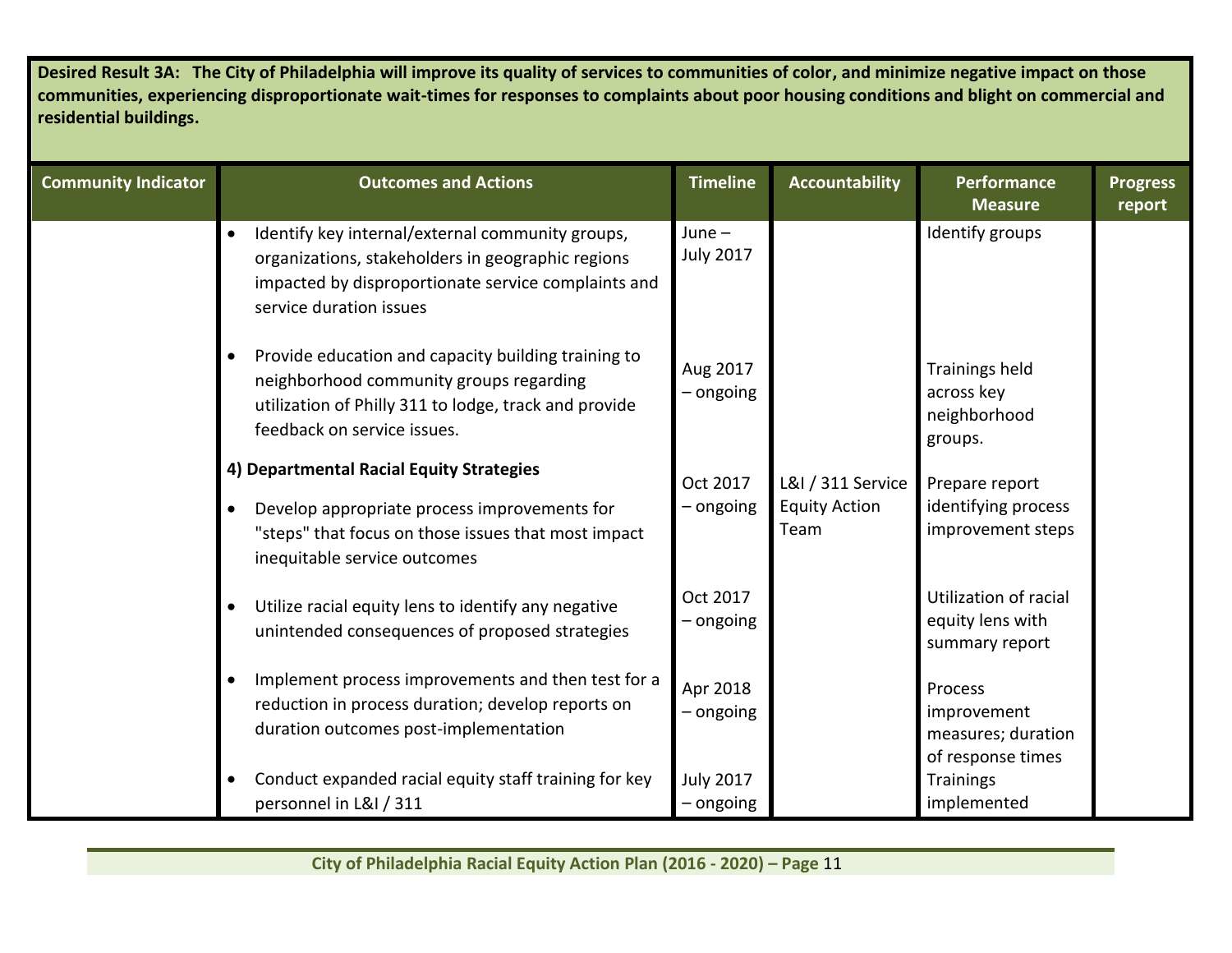**Desired Result 3A: The City of Philadelphia will improve its quality of services to communities of color, and minimize negative impact on those communities, experiencing disproportionate wait-times for responses to complaints about poor housing conditions and blight on commercial and residential buildings.** 

| <b>Community Indicator</b> | <b>Outcomes and Actions</b>                                                                                                                                                                                                                      | <b>Timeline</b> | <b>Accountability</b> | Performance<br><b>Measure</b>            | <b>Progress</b><br>report |
|----------------------------|--------------------------------------------------------------------------------------------------------------------------------------------------------------------------------------------------------------------------------------------------|-----------------|-----------------------|------------------------------------------|---------------------------|
|                            | Develop more skilled inspectors and personnel who<br>improve service delivery via internally facing<br>performance measures (compliance with process<br>steps) and via externally facing performance<br>measures (reduction in service duration) | Ongoing         |                       | Staff surveys;<br>performance<br>metrics |                           |

**Desired Result 3B: The City of Philadelphia's communities disproportionately impacted by tobacco usage shall participate in the design and delivery of tobacco prevention strategies, including the development of policies and practices that reflect the principles of inclusion, cultural competency, and equity in eliminating racial health disparities related to tobacco usage among youth of color.** 

| <b>Community Indicator</b>                                                                                                                                                                                | <b>Outcomes and Actions</b>                                                                                                                                                                                                                                                                                                                                                                                                                                                                                                                                                                                            | <b>Timeline</b> | Accountability | Performance<br><b>Measure</b> | <b>Progress</b><br>report |
|-----------------------------------------------------------------------------------------------------------------------------------------------------------------------------------------------------------|------------------------------------------------------------------------------------------------------------------------------------------------------------------------------------------------------------------------------------------------------------------------------------------------------------------------------------------------------------------------------------------------------------------------------------------------------------------------------------------------------------------------------------------------------------------------------------------------------------------------|-----------------|----------------|-------------------------------|---------------------------|
| Percent of<br>population who<br>smokes in<br>Philadelphia will be<br>reduced (ex. 22.4%<br>vs. 16.8% for US in<br>2014)<br><b>Percent of racial</b><br>minorities who<br>smoke in<br>Philadelphia will be | The Office of Chronic Disease Prevention (OCDP)<br>currently deploys several tobacco reduction strategies.<br>OCDP seeks to develop equitable, informed, and<br>culturally competent community engagement activities<br>designed to inform and guide the Office's current<br>tobacco reduction strategies and development of<br>strategies going forward. Through equitable community<br>engagement, OCDP aims to eliminate tobacco related<br>disparities among youth. OCDP's current tobacco<br>reduction strategies include:<br>Promoting smoke-free policies for City parks,<br>universities, and large employers; | N/A             | N/A            | N/A                           | N/A                       |

**Racial Equity Action Plan– Page** 12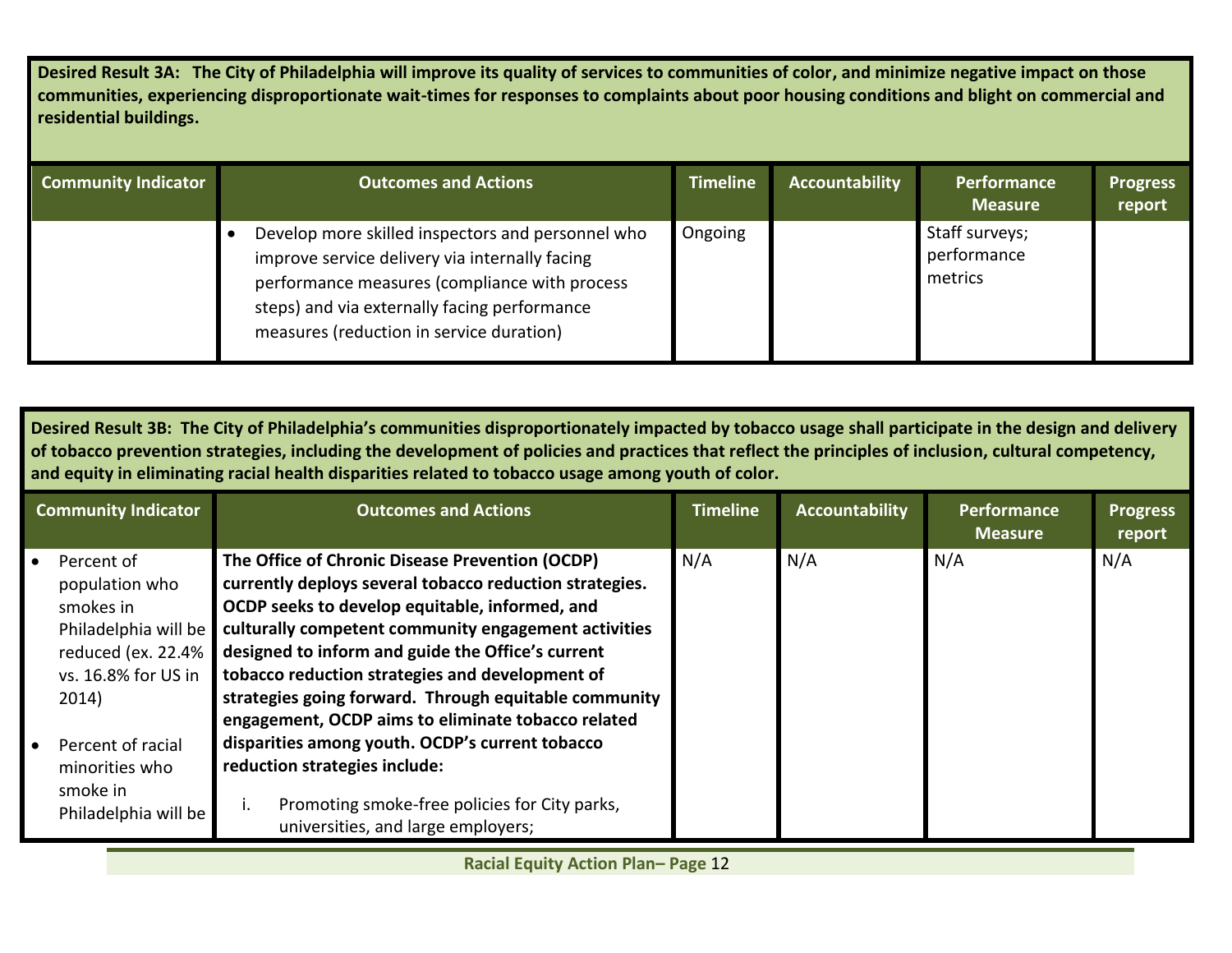| <b>Community Indicator</b>                                                                                                                                                                                                                                                                                                          | <b>Outcomes and Actions</b>                                                                                                                                                                                                                                                                                                                                                                                                                                                                                                                                                                                                                                                                                                                                                                                                                                                            | <b>Timeline</b>      | <b>Accountability</b>             | <b>Performance</b><br><b>Measure</b>        | <b>Progress</b><br>report |
|-------------------------------------------------------------------------------------------------------------------------------------------------------------------------------------------------------------------------------------------------------------------------------------------------------------------------------------|----------------------------------------------------------------------------------------------------------------------------------------------------------------------------------------------------------------------------------------------------------------------------------------------------------------------------------------------------------------------------------------------------------------------------------------------------------------------------------------------------------------------------------------------------------------------------------------------------------------------------------------------------------------------------------------------------------------------------------------------------------------------------------------------------------------------------------------------------------------------------------------|----------------------|-----------------------------------|---------------------------------------------|---------------------------|
| reduced (ex. 25.8%<br>of African<br>Americans vs.<br>21.4% of                                                                                                                                                                                                                                                                       | Partnering with the Philadelphia Housing<br>ii.<br>Authority to implement a smoke-free policy for all<br>indoor spaces, including residential units;<br>Fostering changes in the pricing, placement, and<br>iii.                                                                                                                                                                                                                                                                                                                                                                                                                                                                                                                                                                                                                                                                       |                      |                                   |                                             |                           |
| Caucasians smoked<br>in 2014-2015)                                                                                                                                                                                                                                                                                                  | promotion of tobacco products in retail settings;<br>Implementing social marketing campaigns<br>iv.<br>regarding quitting, the health effects of smoking                                                                                                                                                                                                                                                                                                                                                                                                                                                                                                                                                                                                                                                                                                                               |                      |                                   |                                             |                           |
| Targeted<br>$\bullet$<br>neighborhoods<br>with<br>disproportionate<br>smoking rates will<br>be reduced (ex.<br>28.3% of residents<br>of North<br>Philadelphia and<br>31.7% of residents<br>of West<br>Philadelphia<br>smoked in 2014-<br>2015)<br>Additional<br>$\bullet$<br>community<br>indicators will be<br>identified pursuant | and secondhand smoke, and tobacco de-<br>normalization;<br>Engaging neighborhood organizations, community<br>v.<br>leaders, and youth to be local tobacco control<br>champions; and<br>Supporting clinical providers to integrate tobacco<br>vi.<br>use dependence treatment into routine care.<br>1) Health Equity Action Team - the Health Equity Action<br>Team, formed to develop OCDP's community engagement<br>program, includes representatives of the Dept of Public<br>Health/Office of Chronic Disease Prevention, the Mayor's<br>Office of Diversity & Inclusion, the Mayor's Office of<br>Public Engagement (the Youth Commission, and Office of<br>Black Male Engagement), the City's Office of Civic<br>Engagement, and other departmental representatives, as<br>well as community-based organizations. The Team is<br>responsible for coordinating work and developing | $May - June$<br>2017 | <b>Racial Equity</b><br>Core Team | Convene Health<br><b>Equity Action Team</b> | In<br>progress            |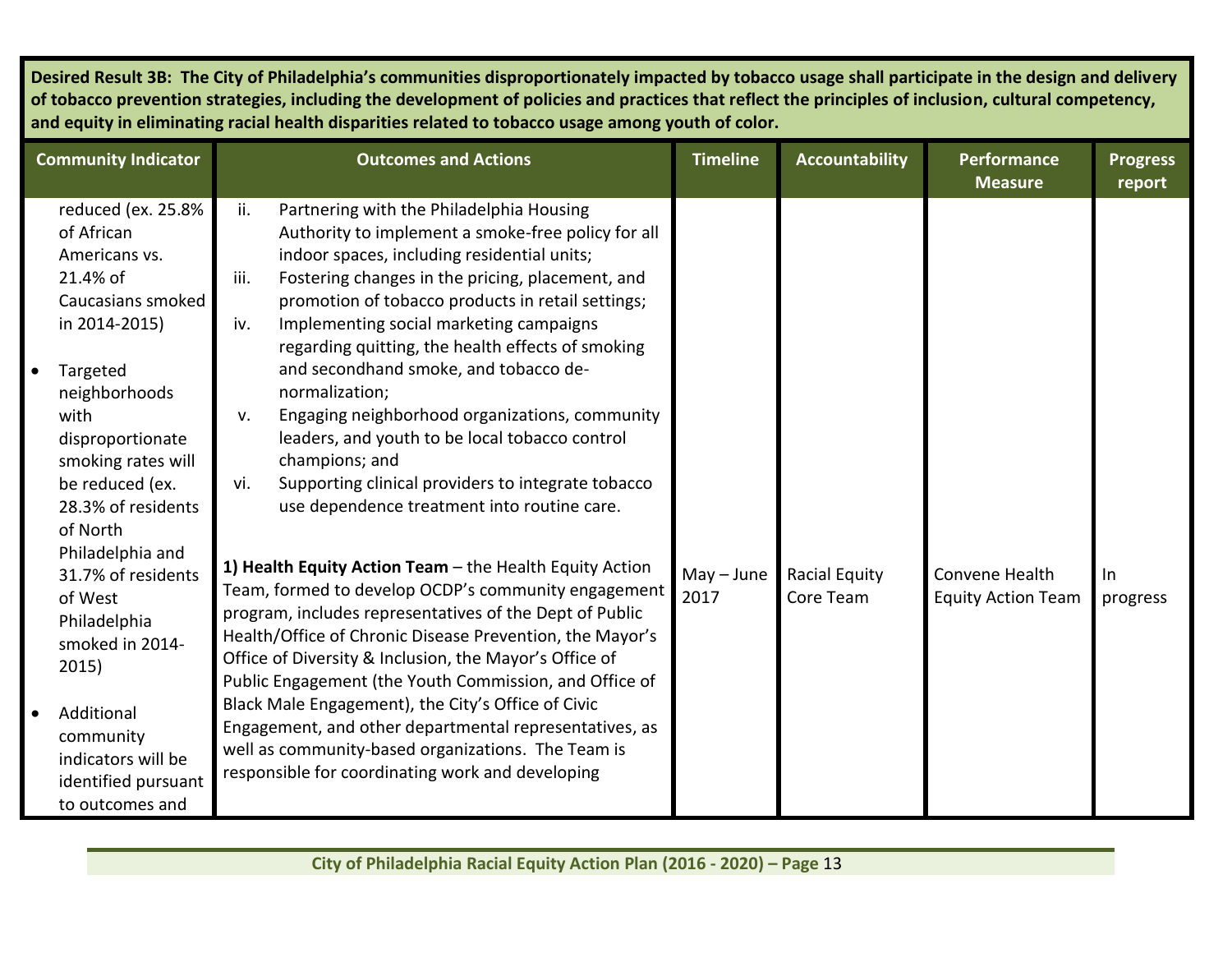| <b>Community Indicator</b>                                              | <b>Outcomes and Actions</b>                                                                                                                                                                                                                                                                                                                                                                                                                | <b>Timeline</b>                     | <b>Accountability</b>                      | <b>Performance</b><br><b>Measure</b> | <b>Progress</b><br>report |
|-------------------------------------------------------------------------|--------------------------------------------------------------------------------------------------------------------------------------------------------------------------------------------------------------------------------------------------------------------------------------------------------------------------------------------------------------------------------------------------------------------------------------------|-------------------------------------|--------------------------------------------|--------------------------------------|---------------------------|
| actions resulting<br>from community<br>engagement input<br>and feedback | collaboration across departments and the community on<br>the implementation of strategies.<br>2) Research Evidence-Based Community Engagement<br>Strategies - Conduct research and identify evidence-<br>based strategies on topics related to community<br>engagement and tobacco reduction or health inequalities,<br>specifically with respect to the factors that can influence<br>engagement design, participation and effectiveness. | $July - Sept$<br>2017               | <b>Health Equity</b><br><b>Action Team</b> | Research report                      |                           |
|                                                                         | 3) Capacity Building and Infrastructure - Identify and<br>partner with community based partners and stakeholders<br>that serve communities experiencing tobacco-related<br>disparities to help ensure that impacted communities<br>shape the scope and direction of strategies focused on<br>addressing tobacco reduction among youth.                                                                                                     | July - Sept<br>2017                 | <b>Health Equity</b><br><b>Action Team</b> | Identify partners                    |                           |
|                                                                         | 4) Strategic Plan for Community Engagement - In<br>partnership with community stakeholders and<br>participants, identify and develop strategic plan<br>incorporating appropriate interventions with appropriate<br>multicultural involvement to guide strategies focused on<br>tobacco reduction among youth, such as:                                                                                                                     | July 2017-<br>Apr 2018<br>(ongoing) | <b>Health Equity</b><br><b>Action Team</b> | Develop Strategic<br>Plan            |                           |
|                                                                         | Analyzing Dept. of Health data to identify a<br>i.<br>specific community of color with increased<br>tobacco usage and develop a community<br>engagement program;                                                                                                                                                                                                                                                                           |                                     |                                            |                                      |                           |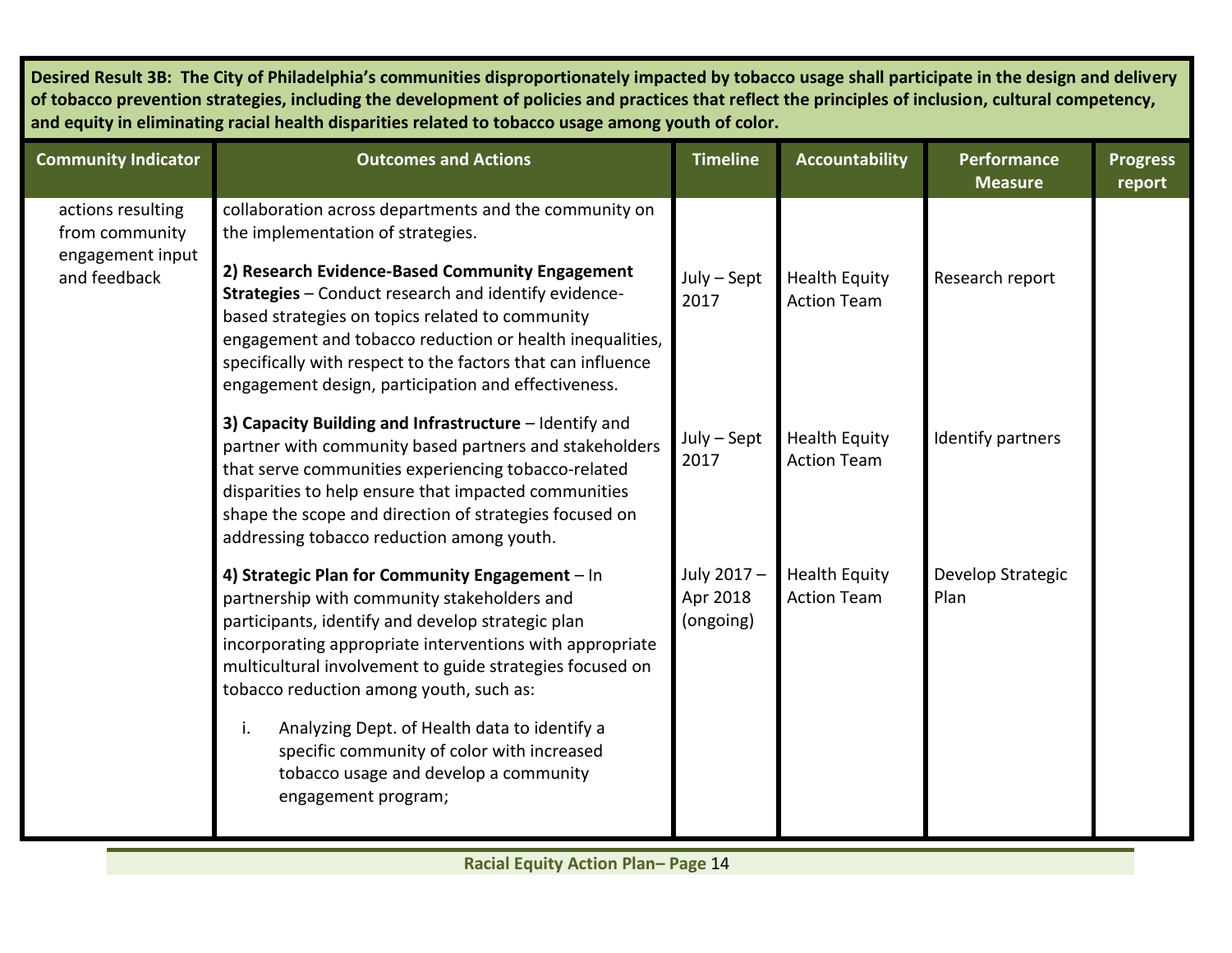| <b>Community Indicator</b> |                                           | <b>Outcomes and Actions</b>                                                                                                                                                                                                                                                                                                                                                                                                                                                                                                                                                                                                                                                                                                                                                                                                                                                                                                                                                                                                                          | <b>Timeline</b> | <b>Accountability</b> | <b>Performance</b><br><b>Measure</b> | <b>Progress</b><br>report |
|----------------------------|-------------------------------------------|------------------------------------------------------------------------------------------------------------------------------------------------------------------------------------------------------------------------------------------------------------------------------------------------------------------------------------------------------------------------------------------------------------------------------------------------------------------------------------------------------------------------------------------------------------------------------------------------------------------------------------------------------------------------------------------------------------------------------------------------------------------------------------------------------------------------------------------------------------------------------------------------------------------------------------------------------------------------------------------------------------------------------------------------------|-----------------|-----------------------|--------------------------------------|---------------------------|
|                            | ii.                                       | Conducting a community based survey on the<br>importance, relevance, and potential impact of                                                                                                                                                                                                                                                                                                                                                                                                                                                                                                                                                                                                                                                                                                                                                                                                                                                                                                                                                         |                 |                       |                                      |                           |
|                            | iii.<br>iv.<br>$V_{\star}$<br>vi.<br>vii. | various tobacco reduction strategies;<br>Developing community-based interventions that<br>employ skill development or training strategies, or<br>which offer contingent incentives, in addition to<br>health behavior outcomes;<br>$\triangleright$ Utilize youth of color to develop and deploy<br>survey to community; utilize grant funds as<br>incentive to build employment skills via survey<br>administration, analysis and guidance on<br>development of tobacco reduction strategies.<br>Engaging stakeholders and partners on<br>approaches, such as culturally competent message<br>development and diverse messengers, to reach<br>populations with the greatest disparities in<br>tobacco usage;<br>Developing measures of improved health<br>behaviors and health outcomes among youth;<br>Creating sustained partnerships to maximize<br>resources and reach of interventions; and<br>Providing training to key community partners and<br>decision makers on implementation of<br>community-based tobacco-reduction<br>interventions. |                 |                       |                                      |                           |
|                            |                                           |                                                                                                                                                                                                                                                                                                                                                                                                                                                                                                                                                                                                                                                                                                                                                                                                                                                                                                                                                                                                                                                      |                 |                       |                                      |                           |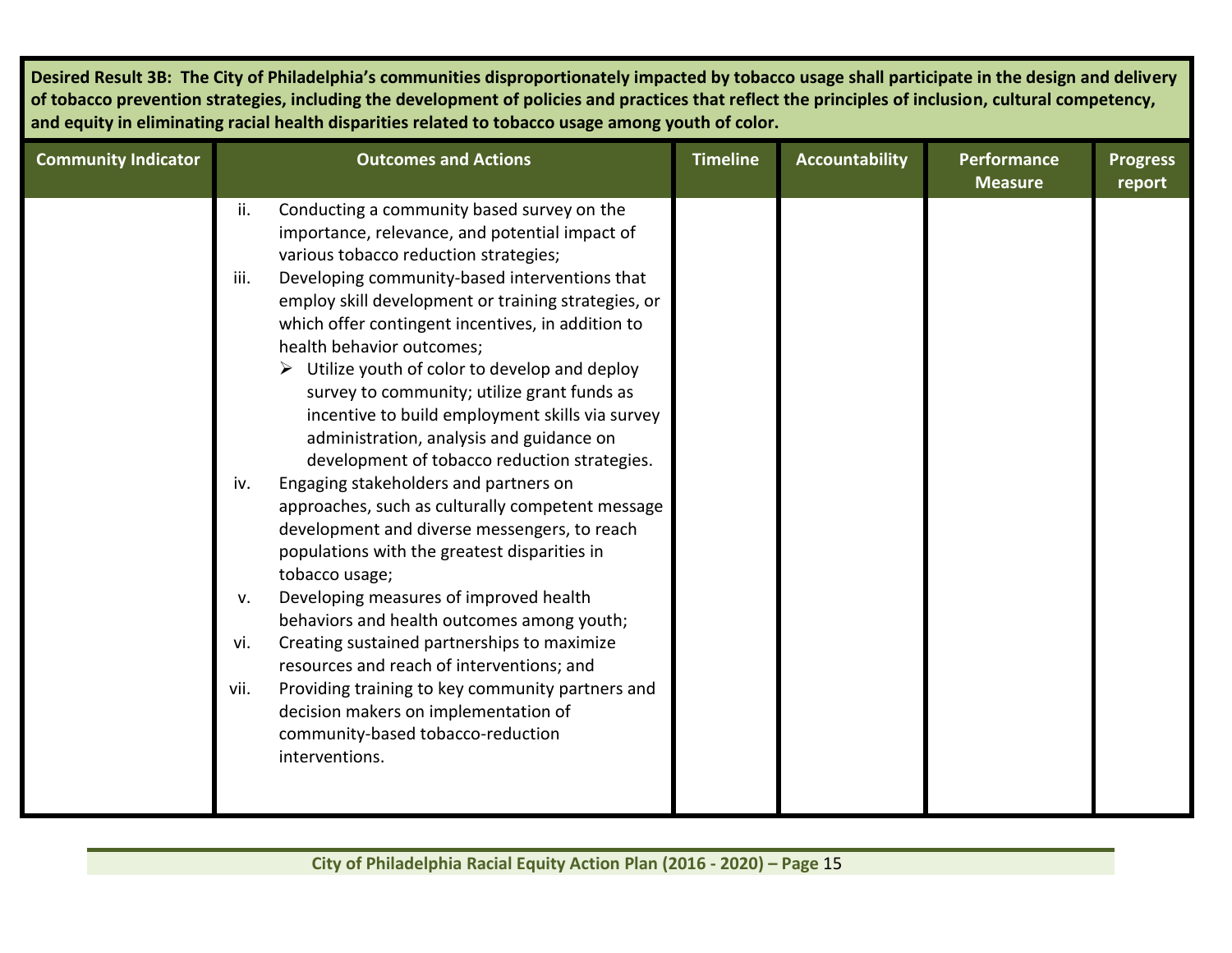| <b>Community Indicator</b> | <b>Outcomes and Actions</b>                                                                                                                                                                                                                                                                                                                                                                            | <b>Timeline</b>                        | <b>Accountability</b>                      | <b>Performance</b><br><b>Measure</b>               | <b>Progress</b><br>report |
|----------------------------|--------------------------------------------------------------------------------------------------------------------------------------------------------------------------------------------------------------------------------------------------------------------------------------------------------------------------------------------------------------------------------------------------------|----------------------------------------|--------------------------------------------|----------------------------------------------------|---------------------------|
|                            | 5) Use Racial Equity Tool to Analyze Strategic Plan for<br>Community Engagement - Provide training on racial<br>equity toolkit and perform equity analysis on strategies<br>identified to prove community engagement on outcomes<br>of those engaged in the initiative (e.g., skills acquired) as<br>well as the broader community (e.g., perceived access to<br>and responsiveness of City services). | Sept 2017<br>$-$ Apr 2018<br>(ongoing) | <b>Health Equity</b><br><b>Action Team</b> | Implement racial<br>equity analysis<br>tools       |                           |
|                            | 6) Deploy Community-Led Engagement Initiatives -<br>Implement culturally appropriate community engagement<br>strategies and adjust as necessary based on community<br>feedback.                                                                                                                                                                                                                        | Sept 2017<br>$-$ Apr 2018<br>(ongoing) | Health Equity<br><b>Action Team</b>        | Community<br>engagement<br>performance<br>measures |                           |

| <b>Community Indicator</b>                                                                                                                            | <b>Outcomes and Actions</b>                                                                                                                                                                                                                              | <b>Timeline</b> | <b>Accountability</b>                                          | <b>Performance</b><br><b>Measure</b> | <b>Progress</b><br>report |
|-------------------------------------------------------------------------------------------------------------------------------------------------------|----------------------------------------------------------------------------------------------------------------------------------------------------------------------------------------------------------------------------------------------------------|-----------------|----------------------------------------------------------------|--------------------------------------|---------------------------|
| Percent of<br>employees trained<br>on racial equity<br>tools; who believe<br>advancing racial<br>equity should be a<br>priority of<br>government; who | 1) Infrastructure to advance racial equity $-$ The Executive<br>Leadership Team supports the Racial Equity Core Team to<br>launch Implementation Teams focused on Capacity<br>Building and the targeted Implementation Projects (as set<br>forth above). | Ongoing         | Executive<br>Leadership Team<br>and Racial Equity<br>Core Team | Convene<br>Implementation<br>Teams   | -In<br>progress           |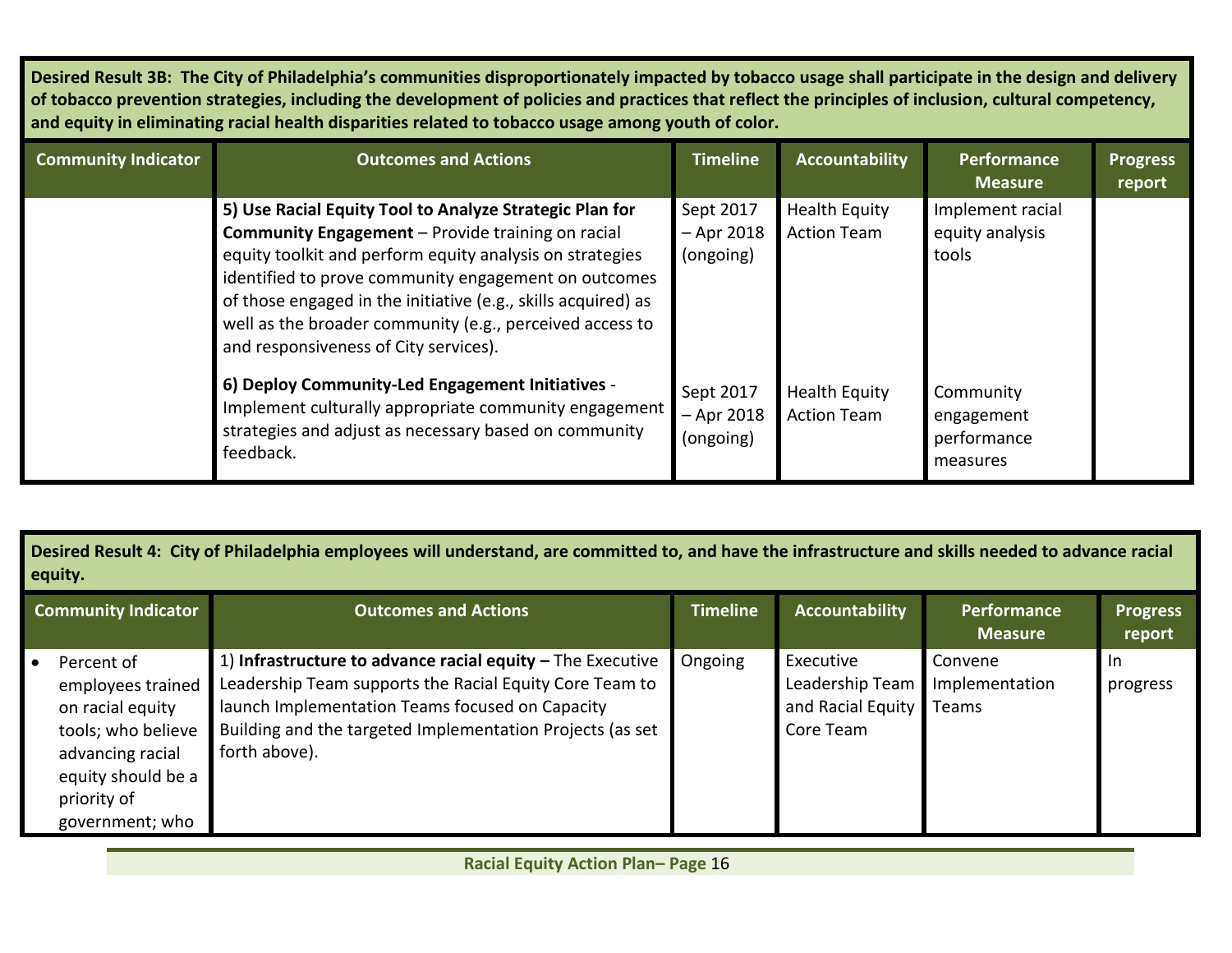| <b>Community Indicator</b>                                                                                | <b>Outcomes and Actions</b>                                                                                                                                                                                                                                                                                                                                         | <b>Timeline</b>        | <b>Accountability</b>                                     | Performance<br><b>Measure</b>                                                                           | <b>Progress</b><br>report   |
|-----------------------------------------------------------------------------------------------------------|---------------------------------------------------------------------------------------------------------------------------------------------------------------------------------------------------------------------------------------------------------------------------------------------------------------------------------------------------------------------|------------------------|-----------------------------------------------------------|---------------------------------------------------------------------------------------------------------|-----------------------------|
| understand racial<br>equity concepts;<br>and who have the<br>skills needed to<br>advance racial<br>equity | 2) Racial Equity Capacity-Building and Training -<br>A. Capacity Building Implementation Team - Made<br>up of representatives from the Mayor's Office, the<br>Managing Director's Office, and other key<br>departments, this team is responsible for<br>supporting racial equity capacity-building, training,<br>and policy both within and across departments.     | <b>July 2017</b>       | Executive<br>Leadership and<br>Racial Equity<br>Core Team | <b>Convene Capacity</b><br><b>Building Team</b>                                                         | $\ln$<br>progress           |
|                                                                                                           | B. Provide introductory Racial Equity Training to all<br>employees in the Managing Director's Office, the<br>Mayor's Office, and employees of departments<br>and offices specific to the 3 pilot projects.                                                                                                                                                          | March<br>2017          | Executive<br>Leadership and<br>Racial Equity<br>Core Team | Number of<br>employees receiving<br>introductory racial<br>equity training                              | 150<br>employees<br>trained |
|                                                                                                           | <b>Provide Racial Equity Toolkit and Racial Equity</b><br>C.<br>Action Plan training to policy and strategy staff in<br>the Managing Director's Office and the Mayor's<br>Office, and management in pilot departments                                                                                                                                               | July 2017 -<br>ongoing | Racial Equity<br><b>Capacity Building</b><br>Team         | Number of<br>employees trained                                                                          |                             |
|                                                                                                           | D. Provide training on communications and<br>messaging about racial equity to appropriate staff.                                                                                                                                                                                                                                                                    | <b>July 2017</b>       | <b>Capacity Building</b><br>Team                          | Number of staff in<br>training                                                                          |                             |
|                                                                                                           | Build employee capacity to deploy a Racial Equity<br>Ε.<br>Assessment Tool and create and implement a<br>Racial Equity Action Plan in their own work. Use<br>a "train-the-trainer" model to continue to build<br>internal expertise, creating a base of committed<br>racial equity trainers and facilitators who will<br>become part of the Capacity Building Team. | <b>Timing TBD</b>      | <b>Capacity Building</b><br>Team                          | Number of<br>trainers/facilitators,<br>number of<br>additional people<br>trained or<br>participating in |                             |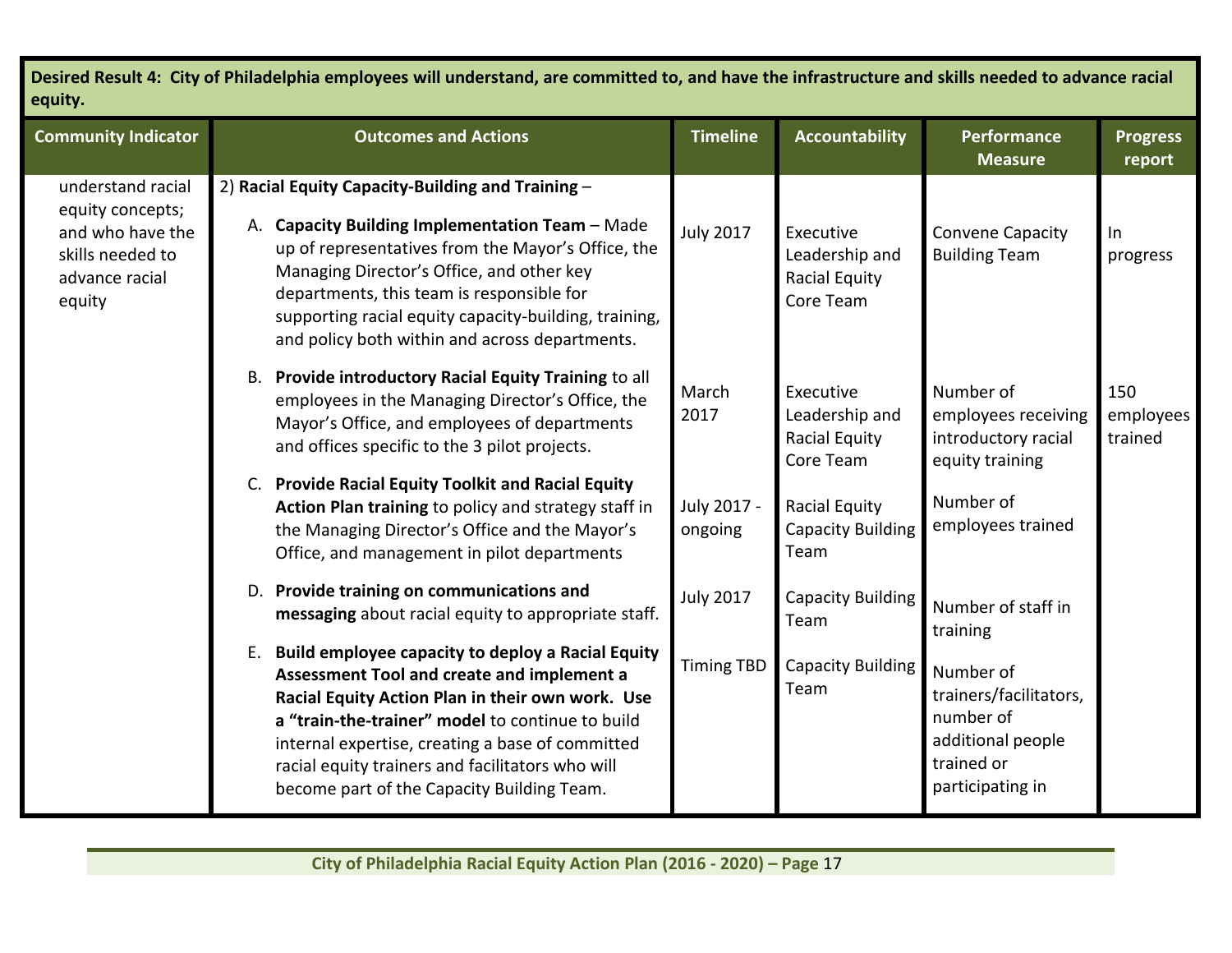| <b>Community Indicator</b> | <b>Outcomes and Actions</b>                                                                                                                                                                                                                                                                                                                                                                                                                                                                                                                                                                                                                     | <b>Timeline</b>   | <b>Accountability</b>                                                       | Performance<br><b>Measure</b>                                                      | <b>Progress</b><br>report |
|----------------------------|-------------------------------------------------------------------------------------------------------------------------------------------------------------------------------------------------------------------------------------------------------------------------------------------------------------------------------------------------------------------------------------------------------------------------------------------------------------------------------------------------------------------------------------------------------------------------------------------------------------------------------------------------|-------------------|-----------------------------------------------------------------------------|------------------------------------------------------------------------------------|---------------------------|
|                            | Training will include "normalizing" talking about<br>race, developing a shared understanding of racial<br>equity, communications tactics to effectively<br>challenge dominant frames about race, the role of<br>government in racial equity work, the relationship<br>between inclusive community/civic/public<br>engagement by government and improving racial<br>equity, and an understanding of how a racial<br>equity lens can improve outcomes for all. This<br>includes an understanding of how to use a Racial<br>Equity Assessment Tool and a Racial Equity Action<br>Plan. To include activities like facilitated film<br>discussions. |                   |                                                                             | capacity-building<br>activities                                                    |                           |
|                            | F. Build employee capacity for inclusive community<br>engagement by developing outreach and<br>engagement skills and competencies to advance<br>racially inclusive outreach and engagement. This<br>would include establishing a racial equity<br>framework, developing policies and practices,<br>providing focused training, assessing demographic<br>makeup of existing advisory groups and developing<br>approaches to address gaps, and integrating and<br>aligning City policies, practices and community<br>engagement approaches across departments.                                                                                    | <b>Timing TBD</b> | <b>Capacity Building</b><br>Team with key<br>"public facing"<br>departments | Number of staff<br>participating in<br>communications<br>and messaging<br>training |                           |
|                            | G. Scale up A through F to include more City of<br>Philadelphia employees.                                                                                                                                                                                                                                                                                                                                                                                                                                                                                                                                                                      | <b>Timing TBD</b> | <b>Capacity Building</b><br>Team                                            | See 2B-2F                                                                          |                           |